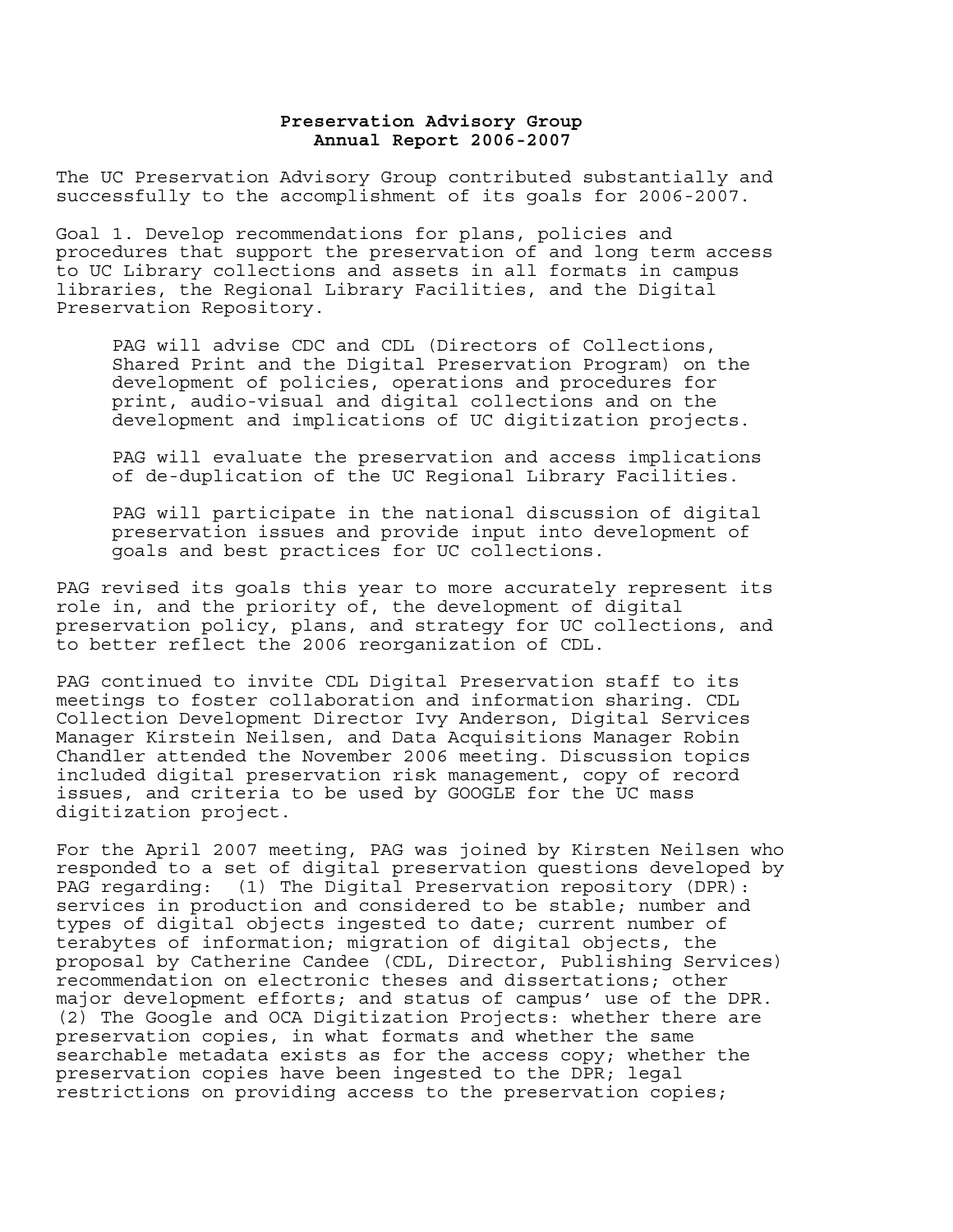discovery paths for digitized materials. (3) Shared Print: restrictions on access to the preservation copy; size of the archive and plans for future expansion; current thinking on sustainability. (4) Other CDL initiatives with preservation access implications. (5) UC Digital Preservation Infrastructure: needs for staffing, systems, and other support.

Recommendations made by PAG this year include the following:

UC Mass Digitization Projects: PAG members agreed to recommend to their CDC representatives that data on volumes rejected in the scanning projects be collected to provide data for decisionmaking on selection of volumes for digitization; for identification of better copies to scan, and to be able to scan foldouts and inserts not included in the scanning projects. PAG members advised on consideration of print copies in the facilities serving as preservation masters.

Mass Digitization Advisory Group: PAG recommended that the Chair of the Mass Digitization Advisory Group be contacted and asked to include consultation with individuals with preservation expertise when the Group's discussions involve preservation issues.

Mass Digitization FAQ: PAG expressed interest in reviewing the Mass Digitization FAQ to be developed by HOPS.

Electronic theses and dissertations: PAG reaffirmed its recommendation that the entire thesis or dissertation, including attached audio, video, and executable files, be preserved.

Digital Preservation Audit: PAG members positively supported a proposal to be forwarded to CDC that a task force of PAG, DPR and other appropriate library staff be formed to collaborate on an informal audit of DPR services using the Trustworthy Repositories Audit & Certification: Criteria and Checklist or a similar checklist. This effort would benefit UC libraries, faculty and staff by building an informed advocacy group for the additional resources that will be needed to meet UC digital preservation needs, document DPR services for the UC libraries and faculty using nationally recognized sources, and provide a platform for collaborating with other UC groups to create a basic digital preservation workshop for UC library staff. This proposal will receive further discussion at the Fall 2007 PAG meeting.

PAG members stayed actively informed of the development of definitions of digital preservation developed by an ALA/ALCTS/PARS Task Force. These definitions were formally presented and endorsed at the ALA Annual Conference in June 2007.

Goal 2: Develop preservation services with the broadest possible cost-savings for UC libraries.

PAG will advise and assist with implementation of the UC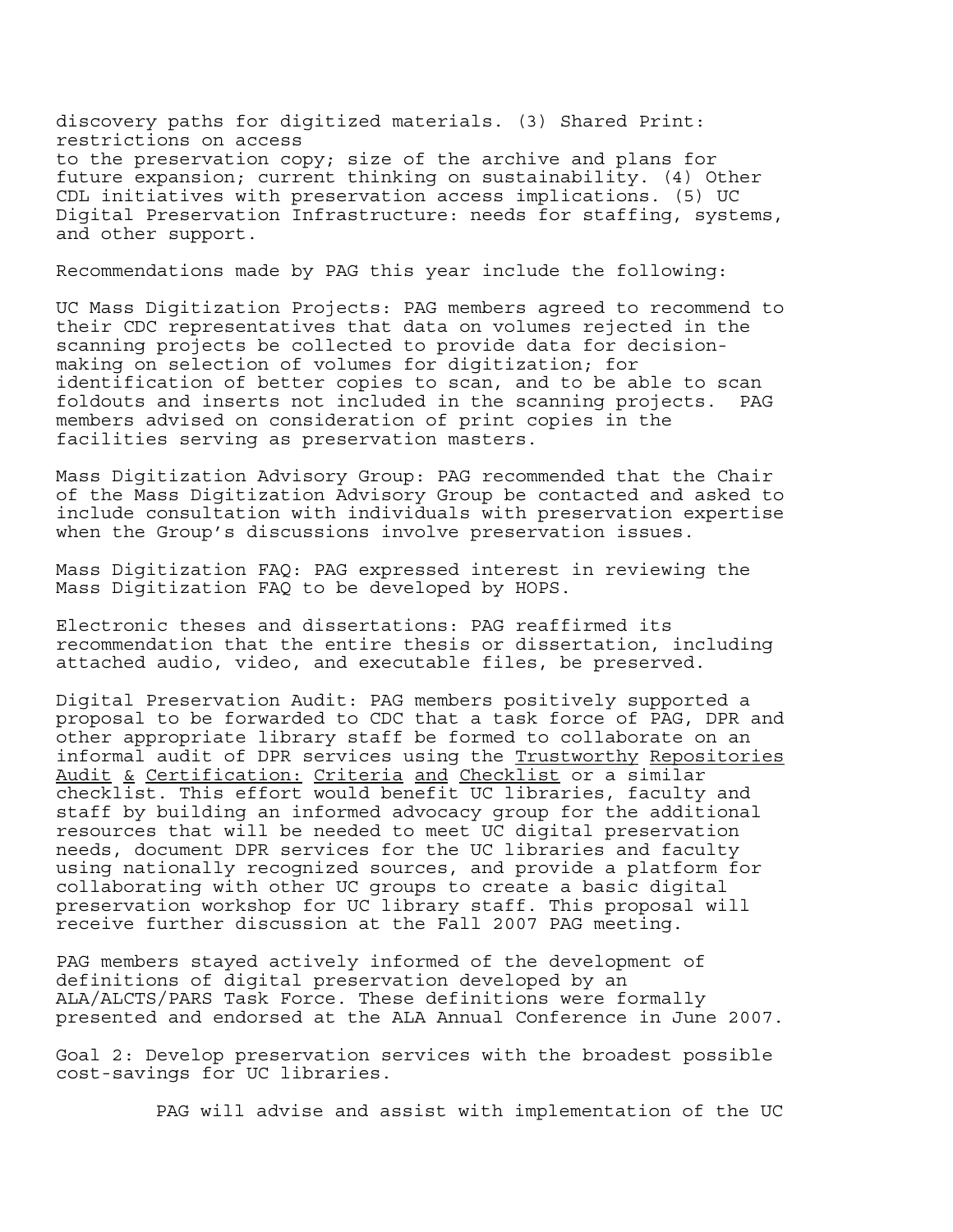Bindery Working Group Proposal.

PAG will continue to support the development of conservation education and training opportunities for UC staff engaged in conservation treatment.

PAG made substantial contributions to the development of systemwide binding savings and continuous improvement this year. PAG members and binding staff attended northern and southern campus meetings with the UC Bindery Director David Martinelli and Barclay Ogden in July and August of 2006. The purpose of the meetings was twofold: to identify transitional issues deriving from the consolidation of bindery operations into a single facility and operation, and to identify issues for consideration by the Library Binding Work Group (LBWG). PAG reviewed the charge for the LBWG, which derived from these meetings, advised the University Librarians on functional areas to be represented on the LBWG, and supplied the UL's with a suggested list of names for membership which was accepted. Two PAG members are serving as members of the LBWG, one serves as Chair. All PAG members are currently reviewing LBWG draft proposals and requests for feedback and responding for their campuses in preparation for the final LBWG recommendations to be presented to the University Librarians in October 2007.

PAG members supported strongly the recommendation of the UC Bindery Director to the University Librarians that the funds from the sale of the UC southern bindery facility (Culver City Lindblade property) be transferred into an interest bearing account and used for the benefit of the UC Libraries, offsetting future potential cost increases, and for the relocation of the northern Oakland facility which needs to be relocated in a few years. Several PAG members have been involved with following up on the transfer of funds.

The UC Conservator's group is preparing a training proposal for training of UC conservation staff and will present this at the Fall meeting.

Goal 3. Serve as a focus for information dissemination on preservation issues for the University of California and the State of California.

PAG will identify needs, trends and directions for future UC preservation services.

PAG members facilitated campus site visits in February with Bob Strauss, Preservation Technologies LP, regarding deacidification services for books and archives, and future audio-visual preservation services.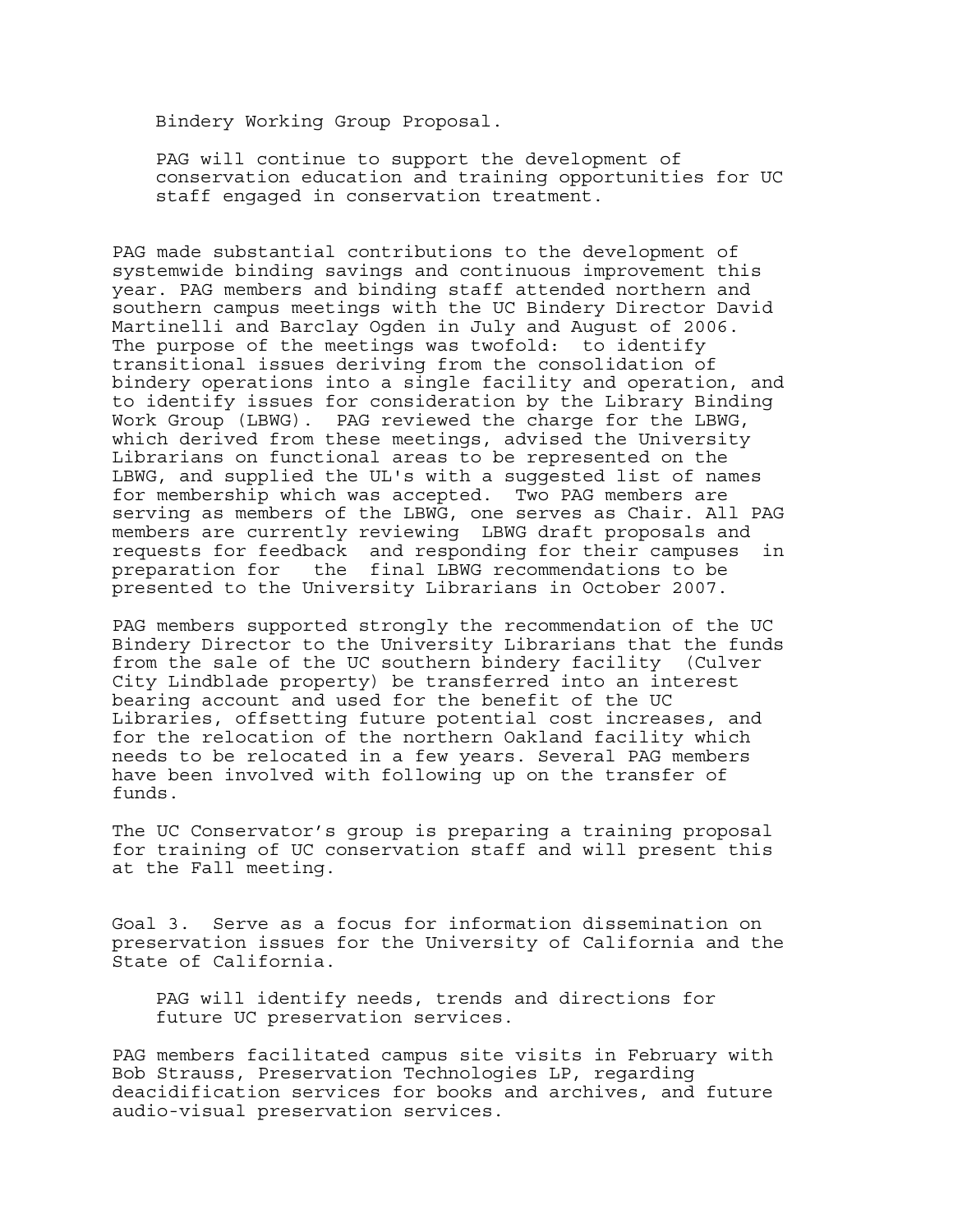PAG initiated a review of UC collections insurance and a review of disaster plans for the UC regional storage facilities.

Insurance: University of California Business and Finance Bulletin BUS-28 was revised 02/12/07. Among the exclusions are electronic data, and among hazards not covered are mold, construction-related losses, unexplained losses of collections, and gross negligence. These are areas where UC staff must be particularly vigilant with regard to preservation policies and practices to avoid unprotected losses.

RLF Disaster Plans: The NRLF plan is covered by the UCB Library Collections Salvage Plan and UCB Preservation Department staff is trained to serve as first responders. The plan is updated annually. The SRLF plan will be covered on the PAG Fall 2007meeting agenda.

 PAG will help to facilitate the completion of the CPP audio-visual collection survey.

PAG members attended California Preservation Program sponsored training in the use of the CALIPR survey instrument for the statewide needs assessment survey of audio/visual collections. Several UC campuses completed the survey. PAG member Ogden will determine if the UC participants' data can be aggregated separately from the other statewide participants to provide information on the state of UC collections and to investigate the feasibility of UC specific A/V projects such as theses and dissertations that have accompanying A/V materials.

Goal 4. Serve as a liaison group to other state agencies and library or preservation consortia in order to develop cooperative and cost-effective approaches to preservation.

PAG will liaise with the California Preservation Program, the California Library Association, and the Society of California Archivists to improve preservation of and access to collections.

Two PAG members continued to make important contributions to PAG in their capacity as co-leaders of the California Preservation Program, and also as co-directors of the Western States and Territories Preservation Assistance Project (WESTPAS.)

Goal 5. Serve as an education and discussion group for PAG members on preservation issues for the University of California and the State of California.